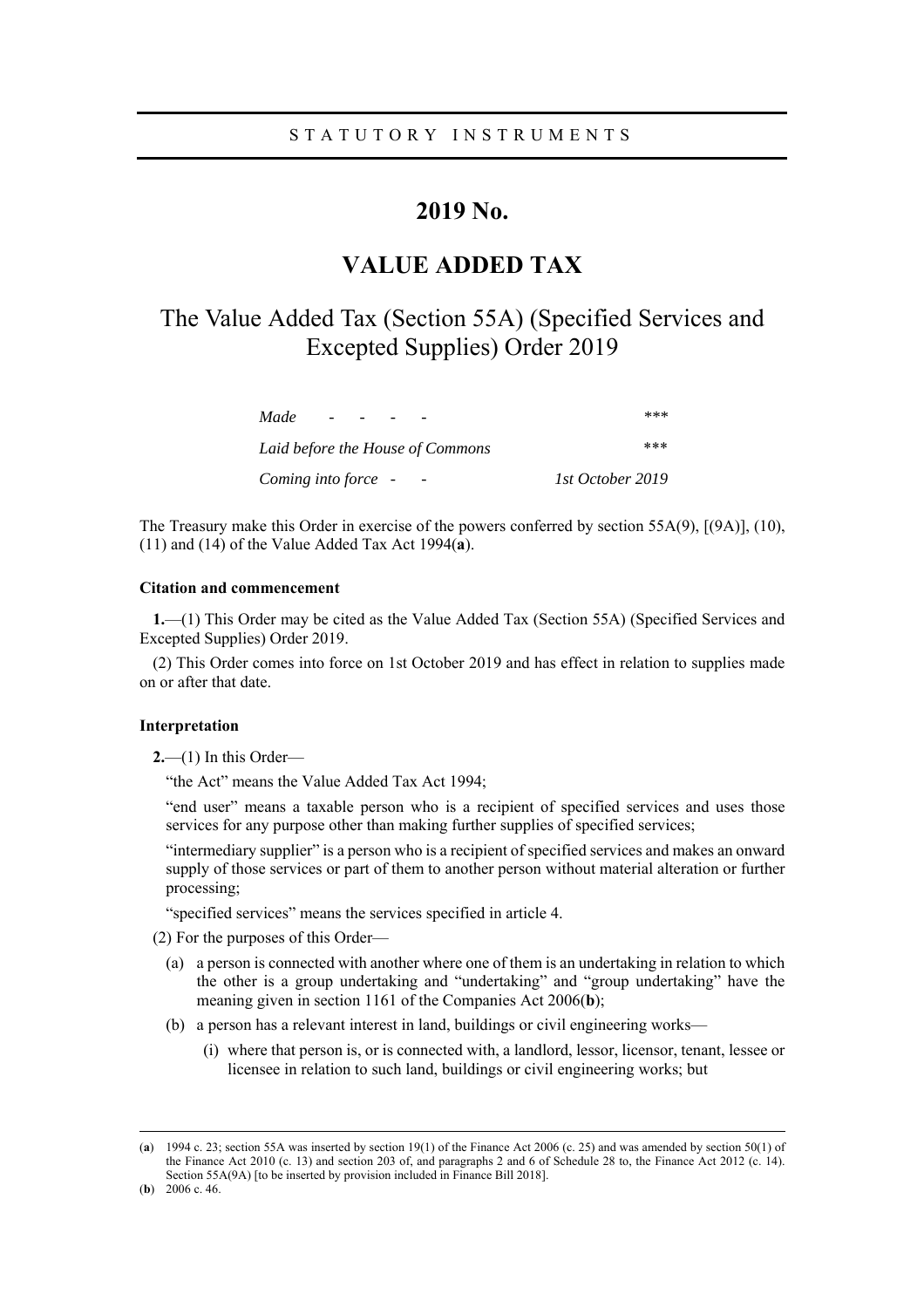(ii) "relevant interest" does not include any temporary entitlement to occupy land, buildings or civil engineering works for the purpose of making supplies of specified services.

#### **Application of section 55A of the Act**

**3.**—(1) Section 55A of the Act (customers to account for tax on supplies) applies to services of a description specified in article 4.

(2) The supplies specified in article 8 are excepted supplies for the purposes of section 55A of the Act.

#### **Specified services**

**4.** The services referred to in article 3(1) are construction services as defined in articles 5 to 7 together with any goods supplied with those services which fall to be treated as part of a single supply of services.

**5.** "Construction services" comprise—

- (a) construction, alteration, repair, extension, demolition or dismantling of buildings or structures (whether permanent or not), including offshore installations;
- (b) construction, alteration, repair, extension or demolition of any works forming, or to form, part of the land, including (in particular) walls, roadworks, power-lines, electronic communications apparatus, aircraft runways, docks and harbours, railways, inland waterways, pipe-lines, reservoirs, water-mains, wells, sewers, industrial plant and installations for purposes of land drainage, coast protection or defence;
- (c) installation in any building or structure of systems of heating, lighting, air-conditioning, ventilation, power supply, drainage, sanitation, water supply or fire protection;
- (d) internal cleaning of buildings and structures, so far as carried out in the course of their construction, alteration, repair, extension or restoration;
- (e) painting or decorating the internal or external surfaces of any building or structure;
- (f) services which form an integral part of, or are preparatory to, or are for rendering complete, the services described in paragraphs (a) to (e), including site clearance, earth-moving, excavation, tunnelling and boring, laying of foundations, erection of scaffolding, site restoration, landscaping and the provision of roadways and other access works.
- **6.** "Construction services" do not include—
	- (a) drilling for, or extraction of, oil or natural gas;
	- (b) extraction (whether by underground or surface working) of minerals and tunnelling or boring, or construction of underground works, for this purpose;
	- (c) manufacture of building or engineering components or equipment, materials, plant or machinery, or delivery of any of these things to site;
	- (d) manufacture of components for systems of heating, lighting, air-conditioning, ventilation, power supply, drainage, sanitation, water supply or fire protection, or delivery of any of these things to site;
	- (e) the professional work of architects or surveyors, or of consultants in building, engineering, interior or exterior decoration or in the laying-out of landscape;
	- (f) the making, installation and repair of artistic works, being sculptures, murals and other works which are wholly artistic in nature;
	- (g) signwriting and erecting, installing and repairing signboards and advertisements;
	- (h) the installation of seating, blinds and shutters;
	- (i) the installation of security systems, including burglar alarms, closed circuit television and public address systems.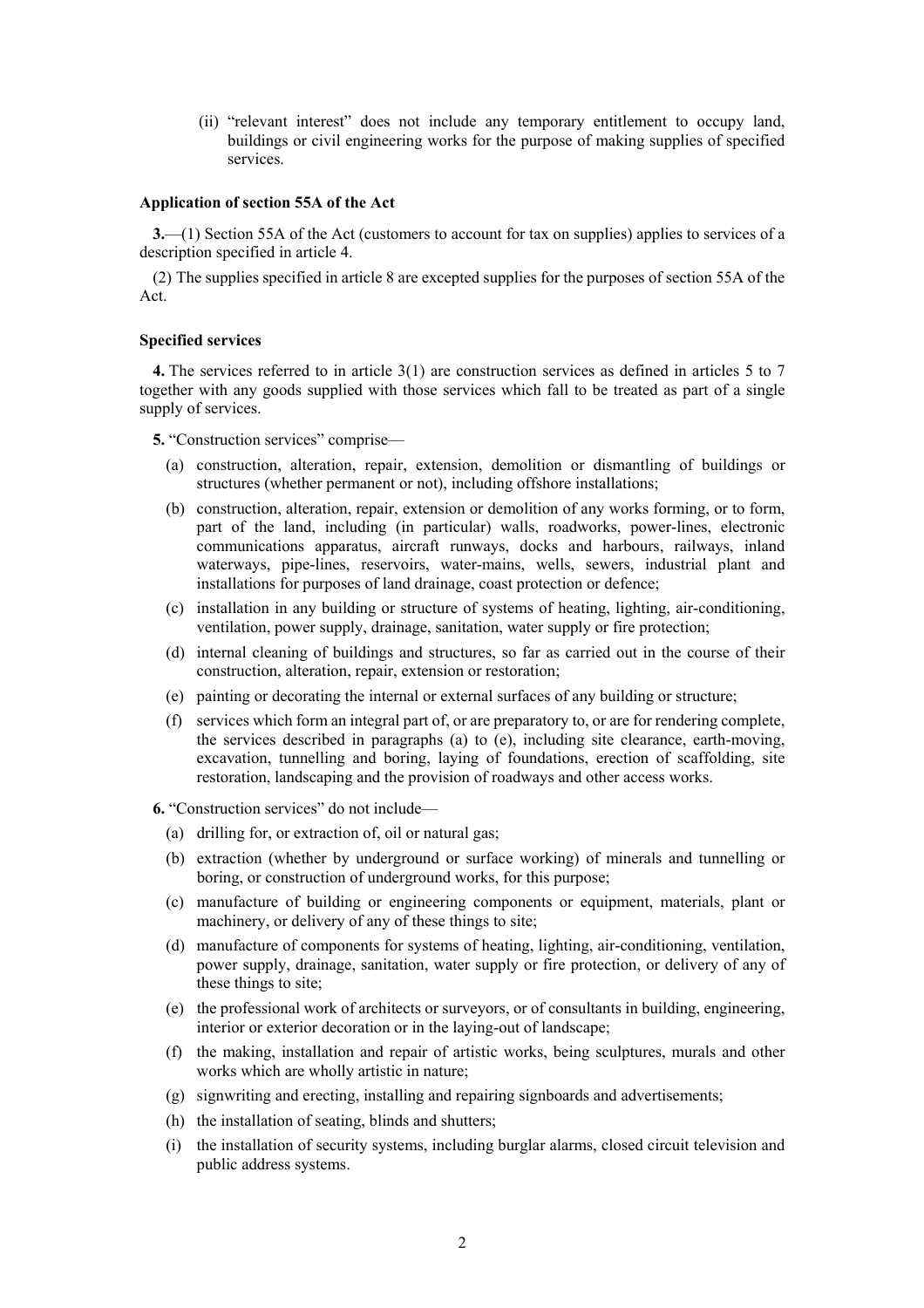**7.** But the services described in article 6 shall be treated as construction services to the extent that they form part of a single supply that includes services described in article 5.

## **Excepted supplies**

**8.**—(1) The supplies referred to in article 3(2) are—

- (a) supplies of specified services in respect of which a payment is not required to be included in a return made under regulation 4 of the Income Tax (Construction Industry Scheme) Regulations 2005(**a**);
- (b) supplies of specified services, not excepted under paragraph (a), which are made—
	- (i) to an end user; or
	- (ii) to an intermediary supplier provided that—
		- (aa) the intermediary supplier is connected with the expected end user of those services; or
		- (bb) the supplies are made in relation to land, buildings or civil engineering works in which both the intermediary supplier and the expected end user of those services have a relevant interest.

(2) But a supply that is described in paragraph (1) shall not be treated as an excepted supply if—

- (a) at the same time as the making of the supply or at any time before it is made (but not before the commencement of this Order), the supplier makes or has made any other supply of specified services to the same recipient in relation to the same construction site;
- (b) that other supply is not or was not excepted under paragraph (1); and
- (c) the supplier and the recipient agree that the supply shall not be treated as an excepted supply.

**9.**—(1) This article applies where there is a supply of specified services comprising more than one identifiable element.

(2) Where this article applies, the supply is not an excepted supply unless all of those elements, if supplied separately, would be excepted under article 8.

## **Application of section 55A(3) of the Value Added Tax Act 1994**

**10.** Section 55A(3) of the Act, in so far as it relates to supplies received by a person being treated as supplies made by that person, does not apply in relation to the specified services described in this Order.

*Name Name*  \*\*\* 2019 Two of the Lords Commissioners for Her Majesty's Treasury

**EXPLANATORY NOTE** 

## *(This note is not part of the Order)*

This Order, which has effect in relation to supplies made on or after 1st October 2019, applies a VAT reverse charge to construction services.

As a general rule, it is the supplier of goods or services who is required to account for VAT on those supplies. However, section 55A of the Value Added Tax Act 1994 (c. 23) requires the recipient, not the supplier, to account for and pay tax on the supply of any goods and services which are of a description specified in an order made by the Treasury for that purpose. This accounting requirement is commonly referred to as the "reverse charge".

 <sup>(</sup>**a**) S.I. 2005/2045.